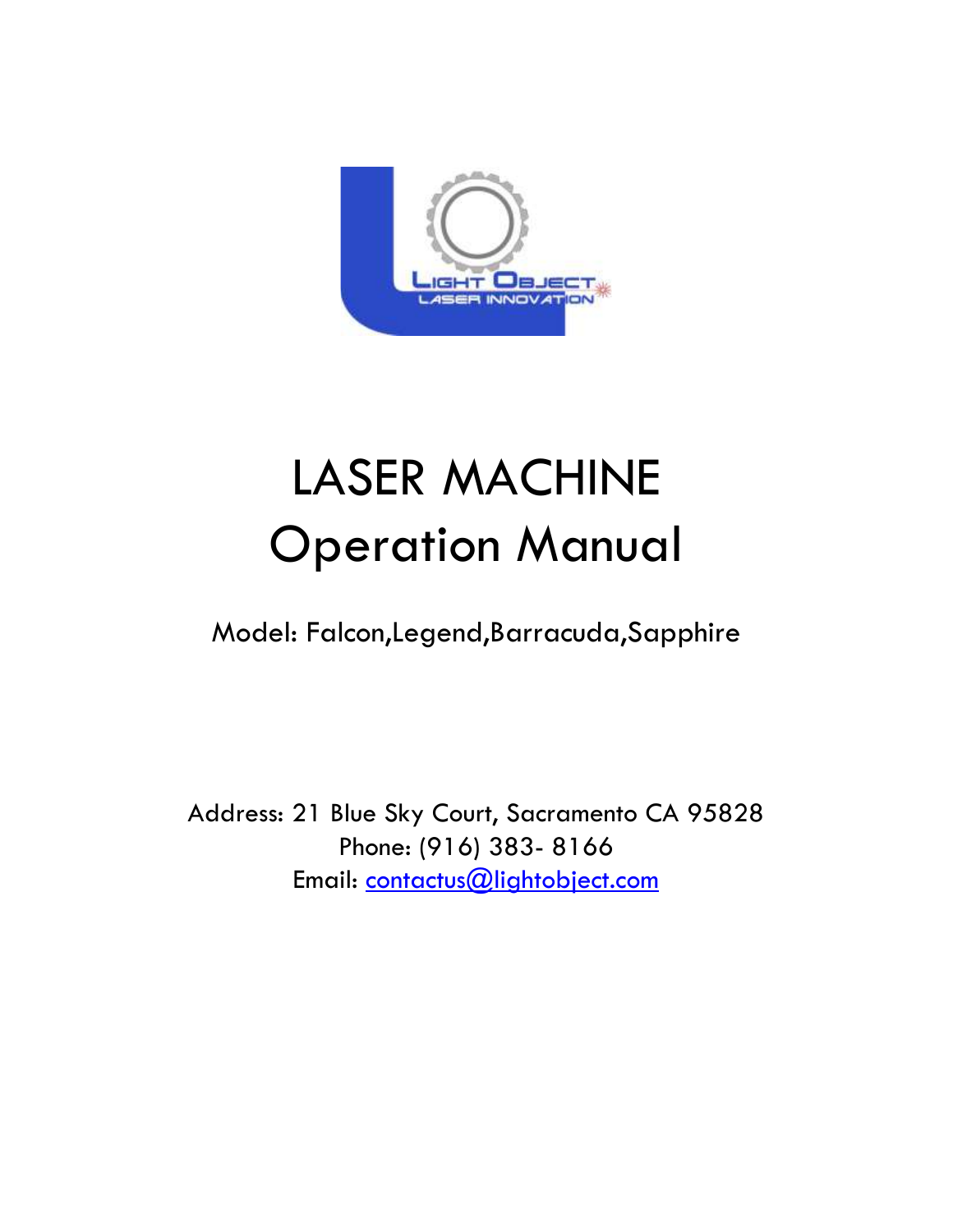

Read and understand the operation manual before using this machine.

Failure to follow operating instructions could result in death or serious injury.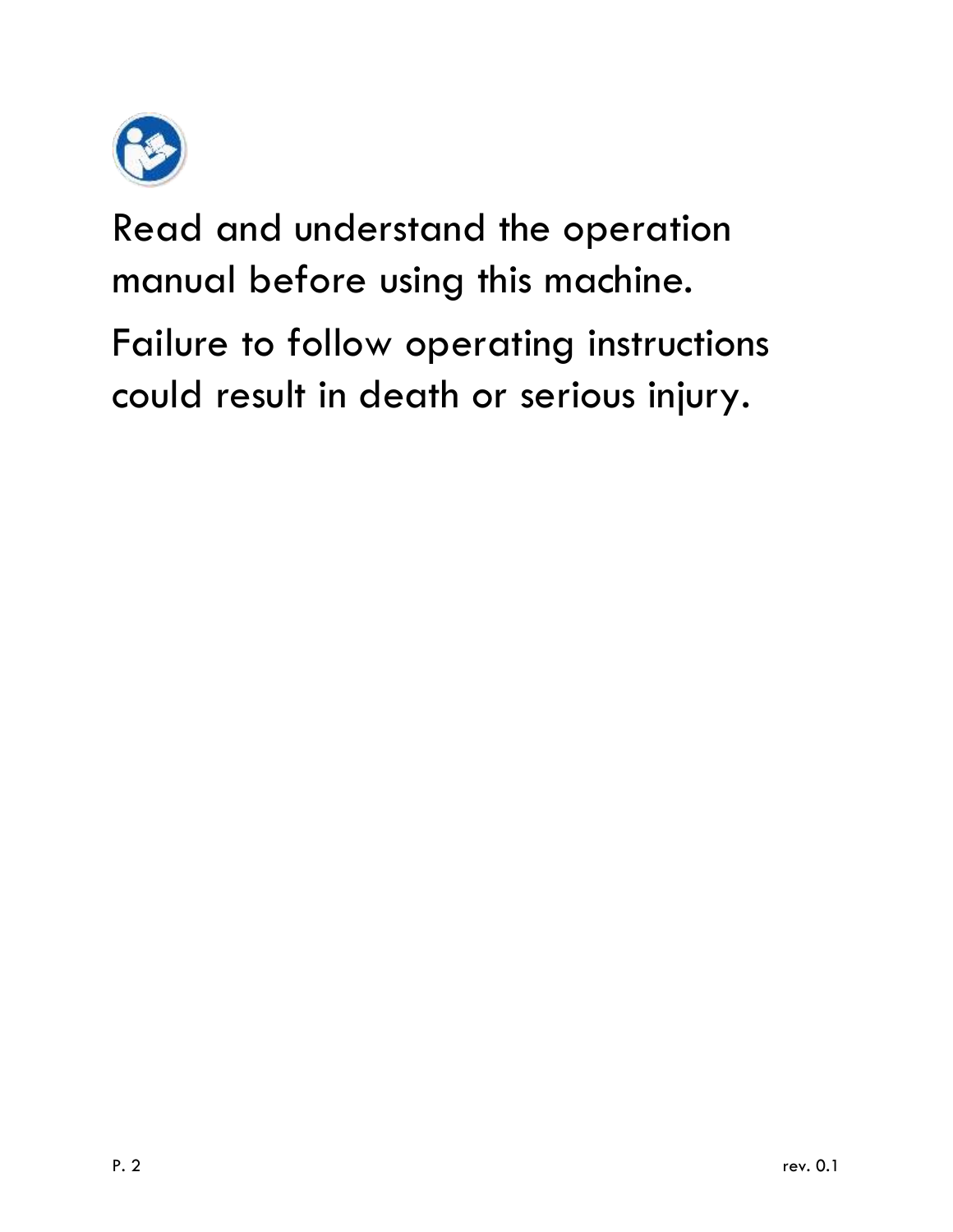#### Contents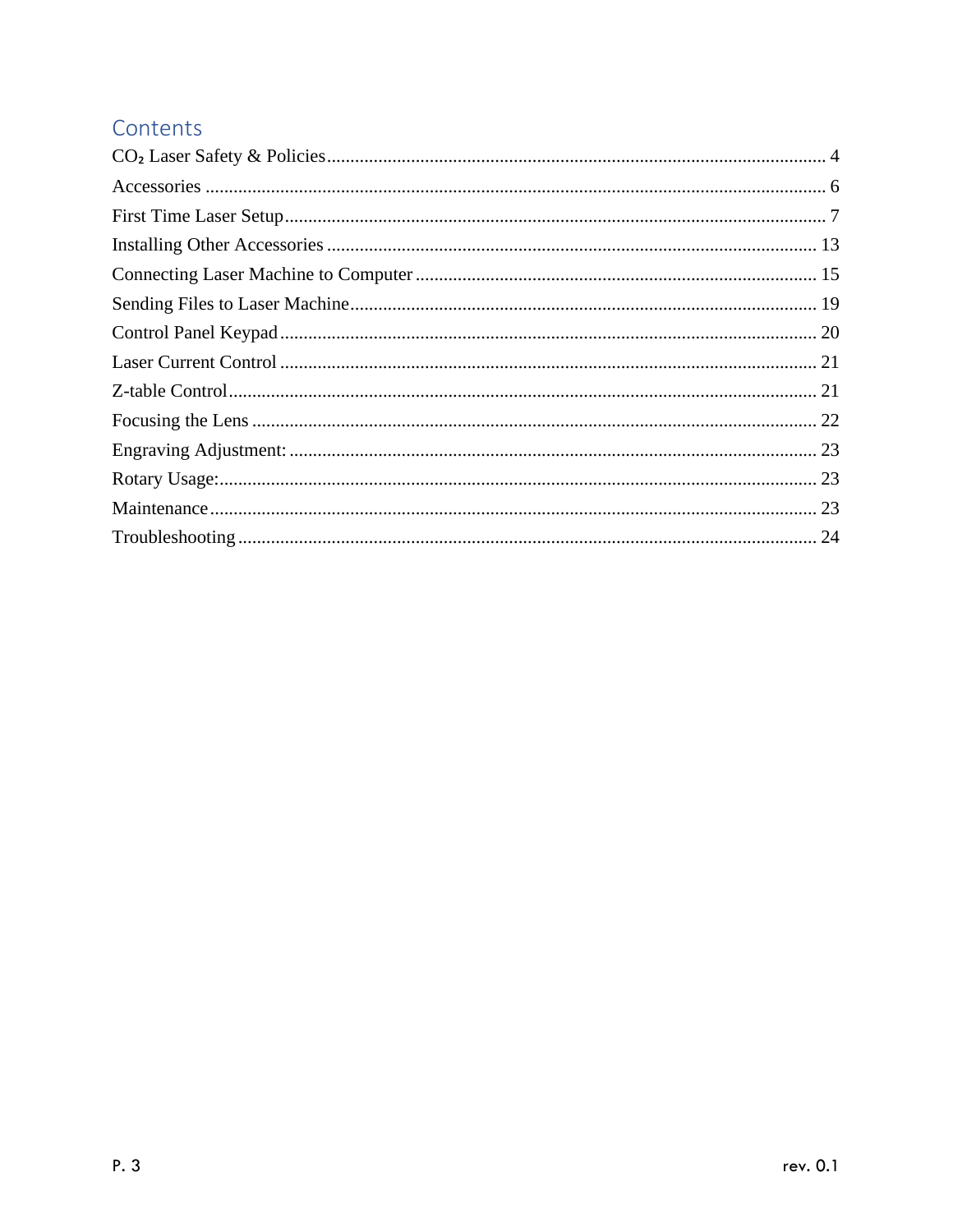### <span id="page-3-0"></span>CO₂ Laser Safety & Policies

**WARNING:** The safety precautions below are mandatory guidelines that must be followed. LightObject will not be held responsible for damages or injuries resulting from improper use of the laser machine.

**DO NOT** operate the laser machine until you have been properly trained.

**DO NOT** make contact with any exposed wires on the machine.

**DO NOT** use any unapproved or unsafe materials such as Polyvinyl Chloride (PVC) which emits noxious gases that can harm your central nervous system.

**DO NOT** operate the laser near flammable/explosive substances.

**DO NOT** engrave on shiny metal or mirror as the laser beam can be reflected and deviate that may result in blindness or burn.

**NEVER** look directly at the laser while in operation and avoid exposure to laser.

**NEVER** set anything on top of the laser and/or on the worktable when not in use.

**NEVER** leave the laser machine running while unattended. Monitor the machine when it is running at all times to be able to hear and observe abnormalities and potential hazards.

**NEVER** push or pull on the laser head housing or gantry while the laser is running.

**NEVER** dismantle the laser machine as there are laser and high voltage parts that could harm or result in injury.

**NEVER** open the upper cover of the laser machine while it is running.

**ALWAYS** wear proper goggles during machine operation.

**ALWAYS** unplug the machine before making any further adjustments.

**ALWAYS** keep hands away from machine while operating and stand clear from laser tube area.

#### **In Case of an Emergency:**

**TURN OFF** the POWER SWITCH of the machine OR Press the EMERGENCYSTOP button

#### **Fire & Hazardous Materials**

WARNING: Leaving the machine unattended while in use can result in a fire and substantial damage to the machine and the building it resides in. Any damage caused by fire that is not due to defects in workmanship or the machine itself will NOT be covered by the LightObject warranty.

Hazardous Materials: Any materials considered hazardous are NOT recommended to etch, cut or engrave. These materials can produce toxic fumes or cause the machine to not function properly.

Materials that should **NOT** be used on the machine:

Polycarbonate PVC Compounds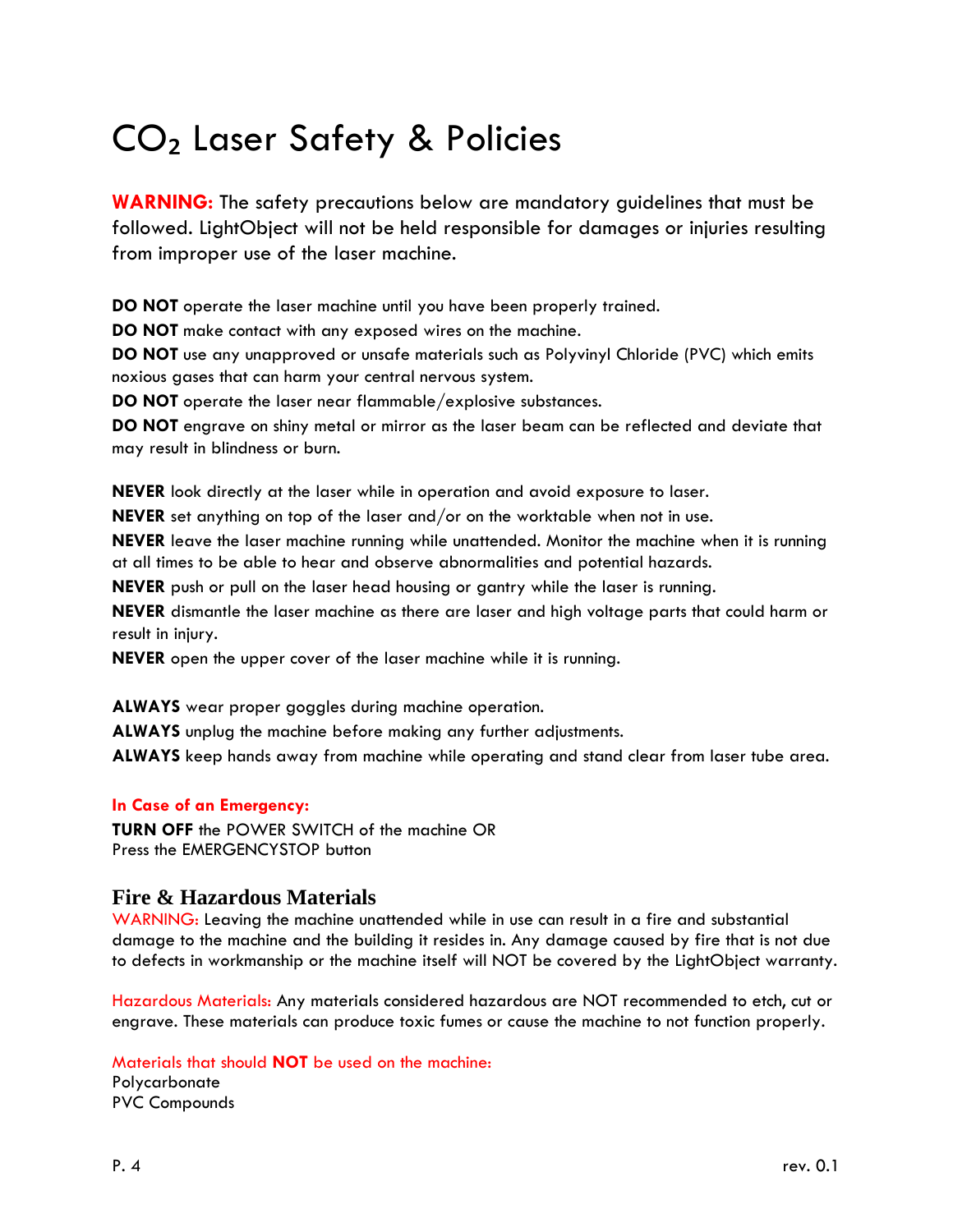#### Vinyl

Fumes produced by above materials can cause irritation to eyes, skin and the respiratory tract. This material should not be exposed to elevated temperatures.

#### **Laser Safe Materials:**

Acrylic, Wood, Leather, Plastics (ABS, POM, Polyimide, PP, Styrene), Fabric, MDF, Cardboard, Paper, Foam, Fiberglass, rubber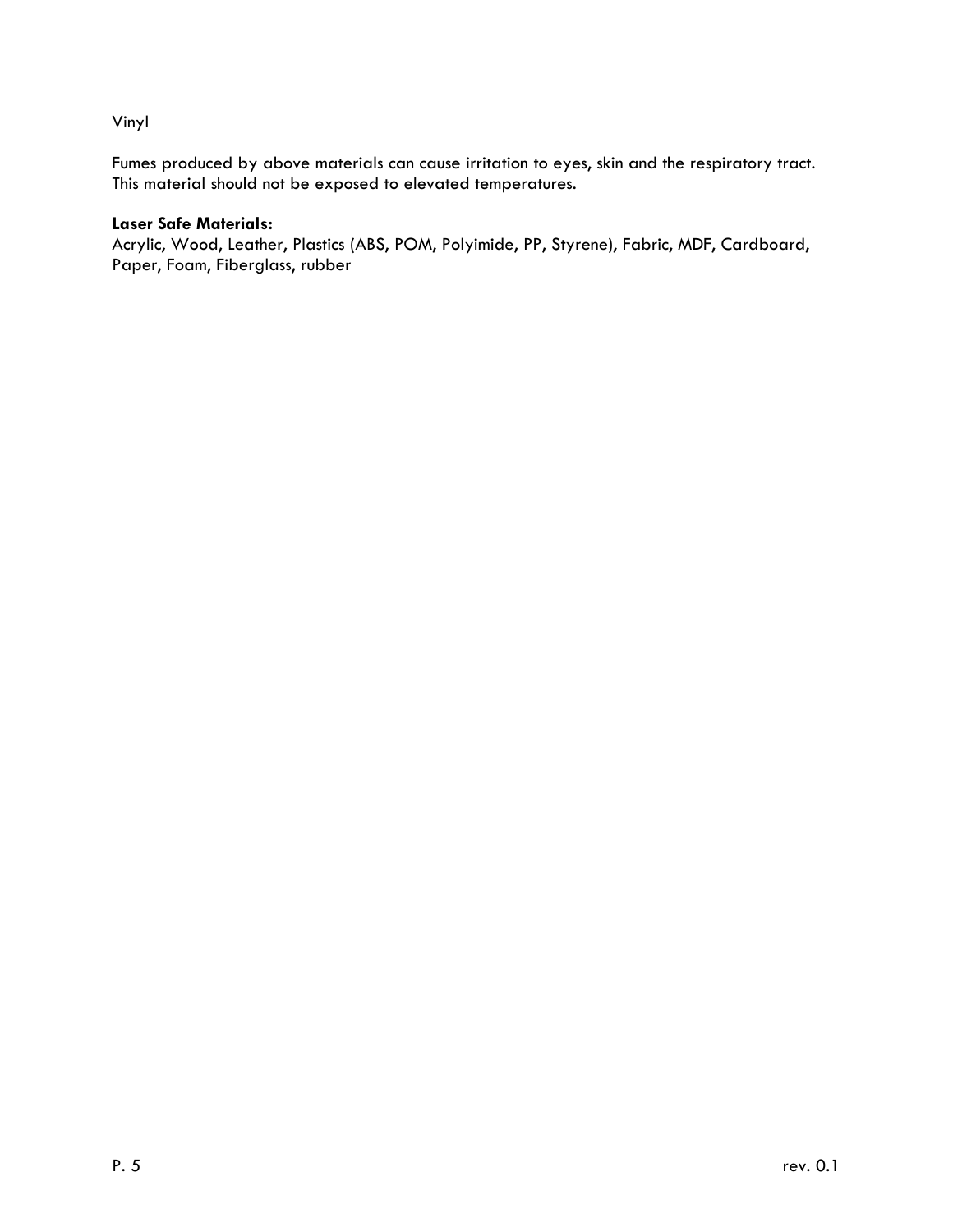<span id="page-5-0"></span>

- 1) Spare tubing
- 2) Ethernet Network LAN cable
- 3) Sets of Keys
- 4) USB cable
- 5) Other tools for adjustment
- 6) CD (software)

NOTE: Optional software LightBurn is sold separately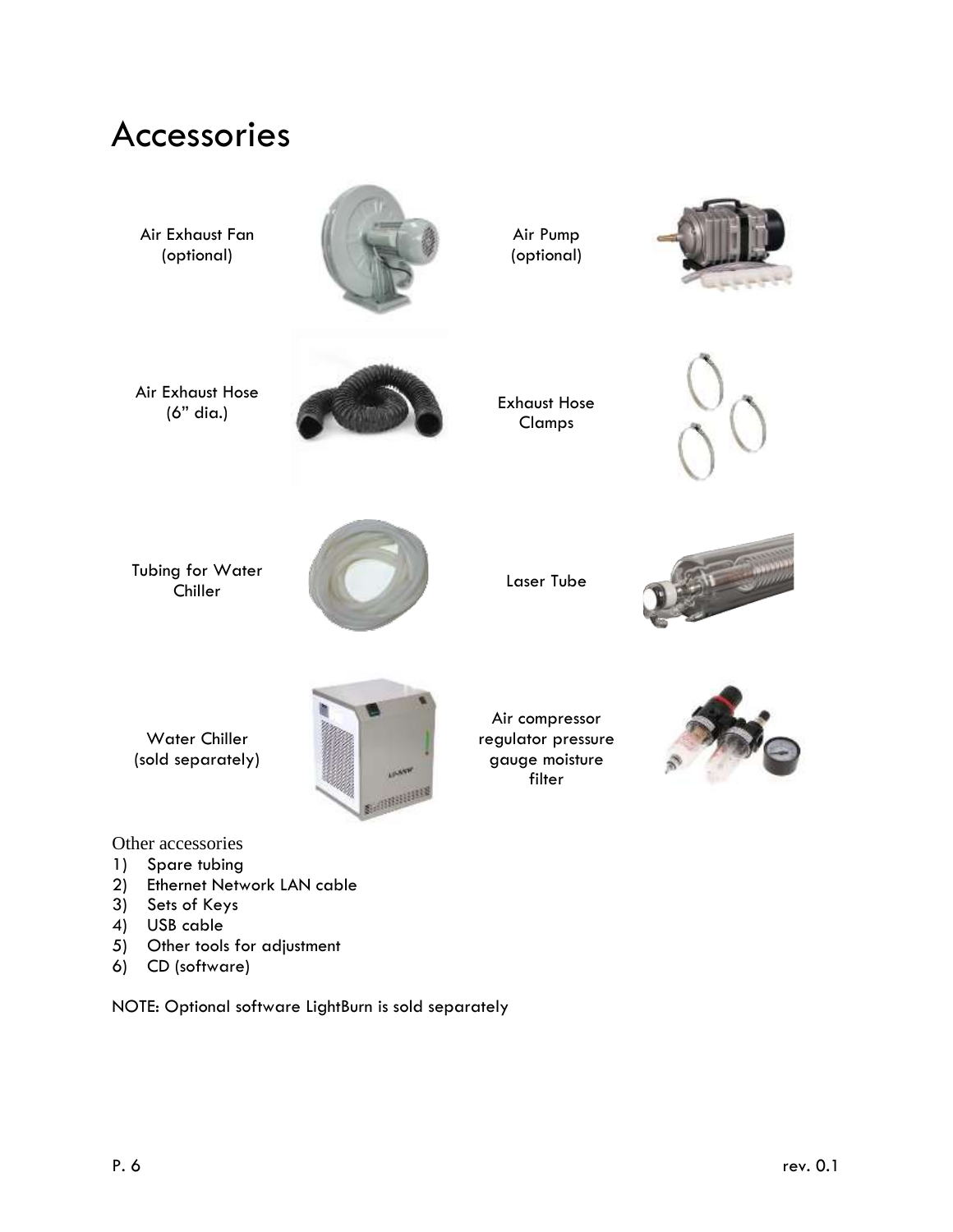## <span id="page-6-0"></span>First Time Laser Setup

#### **The following components are required for operating the laser machine:**

**Air Assist:** to blow smoke away from the beam, preventing damage to the lens and preventing burning the material.

**Water Chiller:** to circulate cool water into the laser tube to prevent the tube from overheating. The laser tube needs to be at a cool temperature of  $15^{\circ}$ C -  $25^{\circ}$ C or else the laser tube may overheat and potentially crack.

**Silicone Tubing for Water Chiller and Air Pump:** 2 hoses to transfer water for cooling of the laser tube and 1 hose to blow air around the laser head.

**Air Exhaust Hose and Air Exhaust Fan:** to provide ventilation removing fumes from laser machine.

Unpacking and Setting Up the Machine

1) Uncrate/unwrap the laser machine



- 2) Open up the laser machine and retrieve all accessories that may be inside the machine when shipped.
- 3) Once all of the accessories have been removed, you are now ready to begin setting up the machine.
- 4) Depending on the size of your laser tube, you may need to remove the side panel and install the laser tube extension case.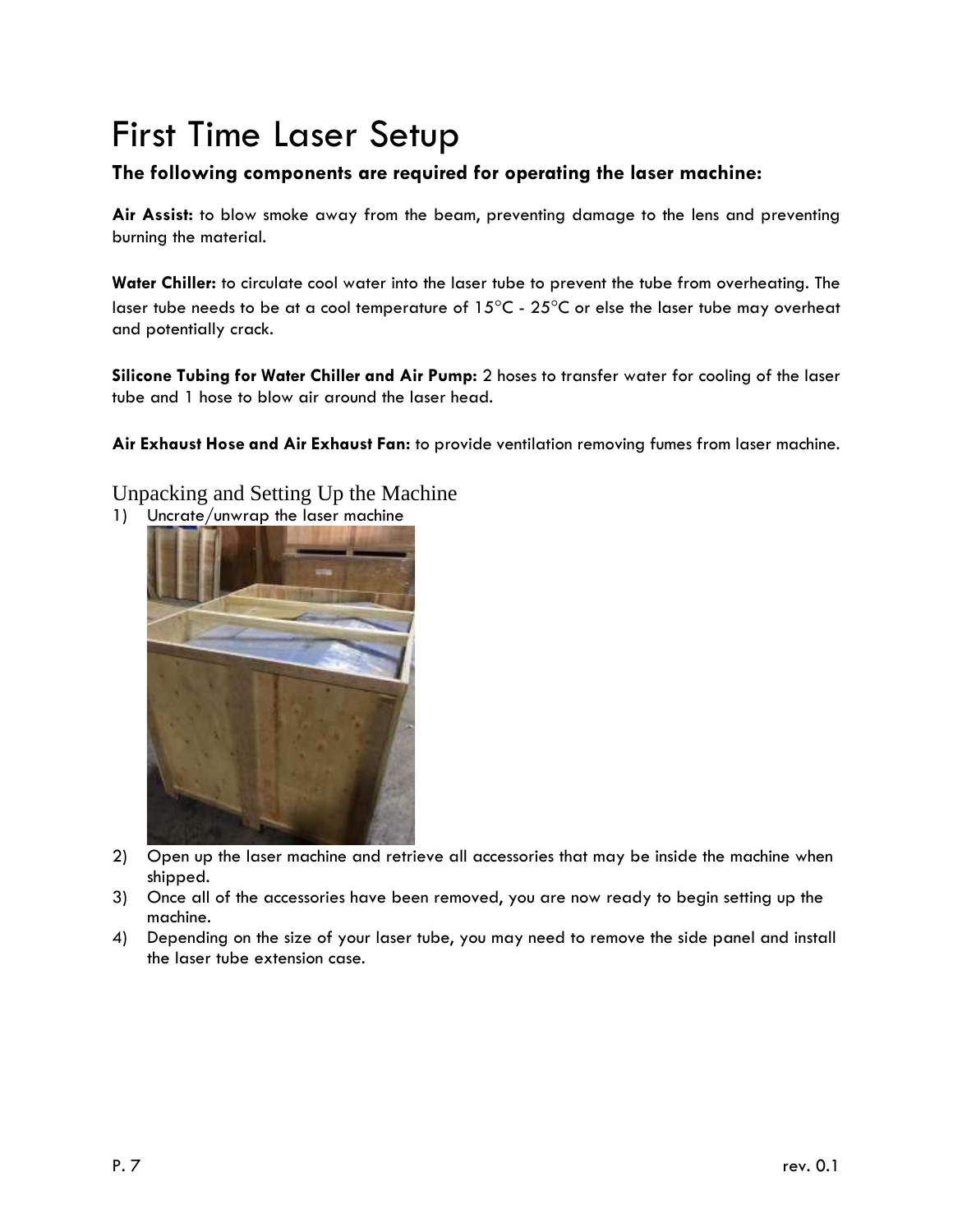

5) Place the laser tube on the laser tube mounts.



6) Connect the water tubing to the laser tube.

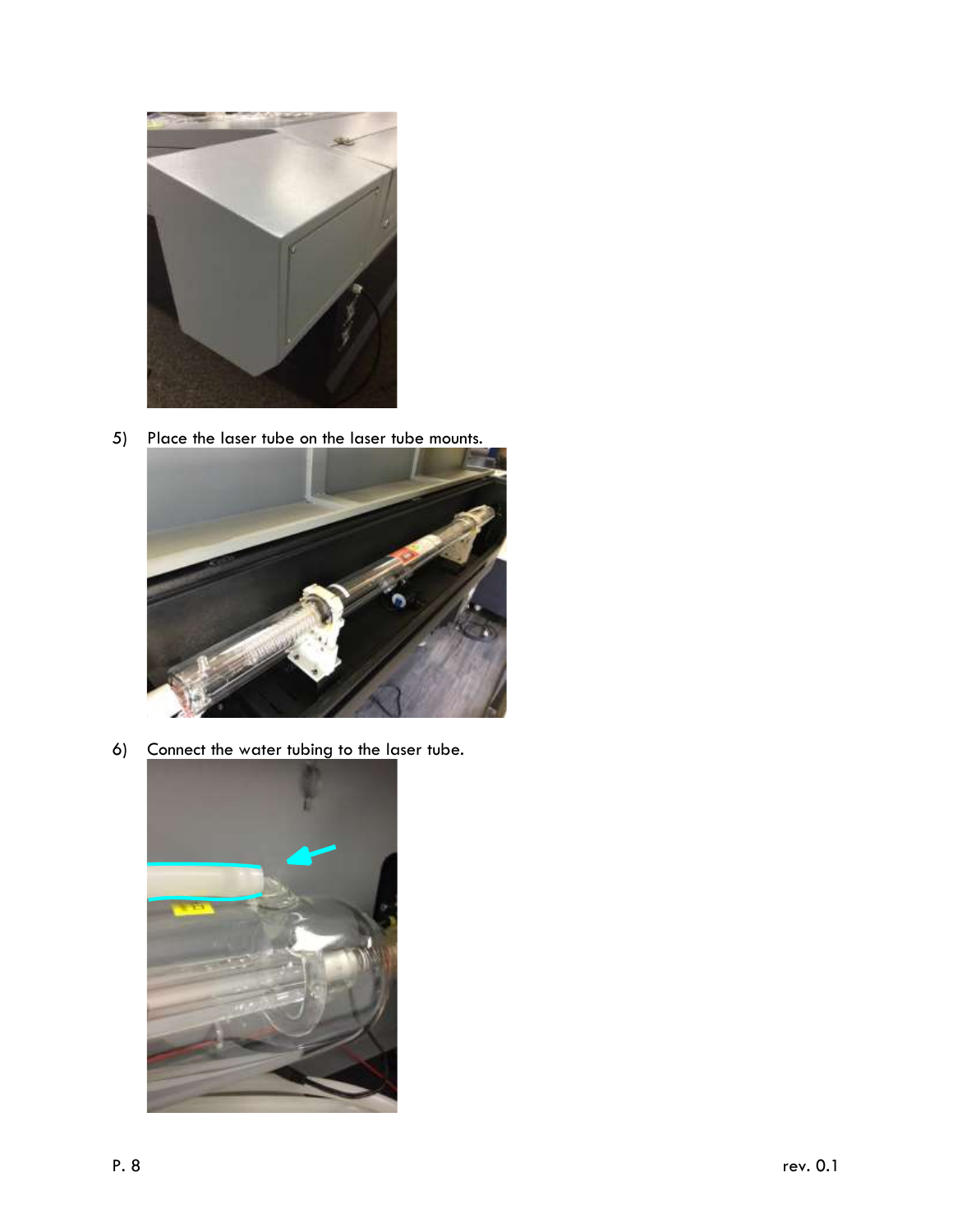7) Be sure to connect the silicone tubing on both sides of the laser tube. Connect water tubing between chiller and machine. Chiller's outlet goes to machine's inlet. Machine's outlet goes to Chiller's inlet. The correct direction of water flow is from high voltage side (red wire) of the laser tube to the low voltage side.



(Chiller's back side for reference only)



Note: The water temperature should always be between 59-77 degrees Fahrenheit when running the machine. (15-25 Degrees Celsius).

8) Fill up the water chiller with distilled water and power up, observe the water flow direction. Switch the input/output if it is wrong.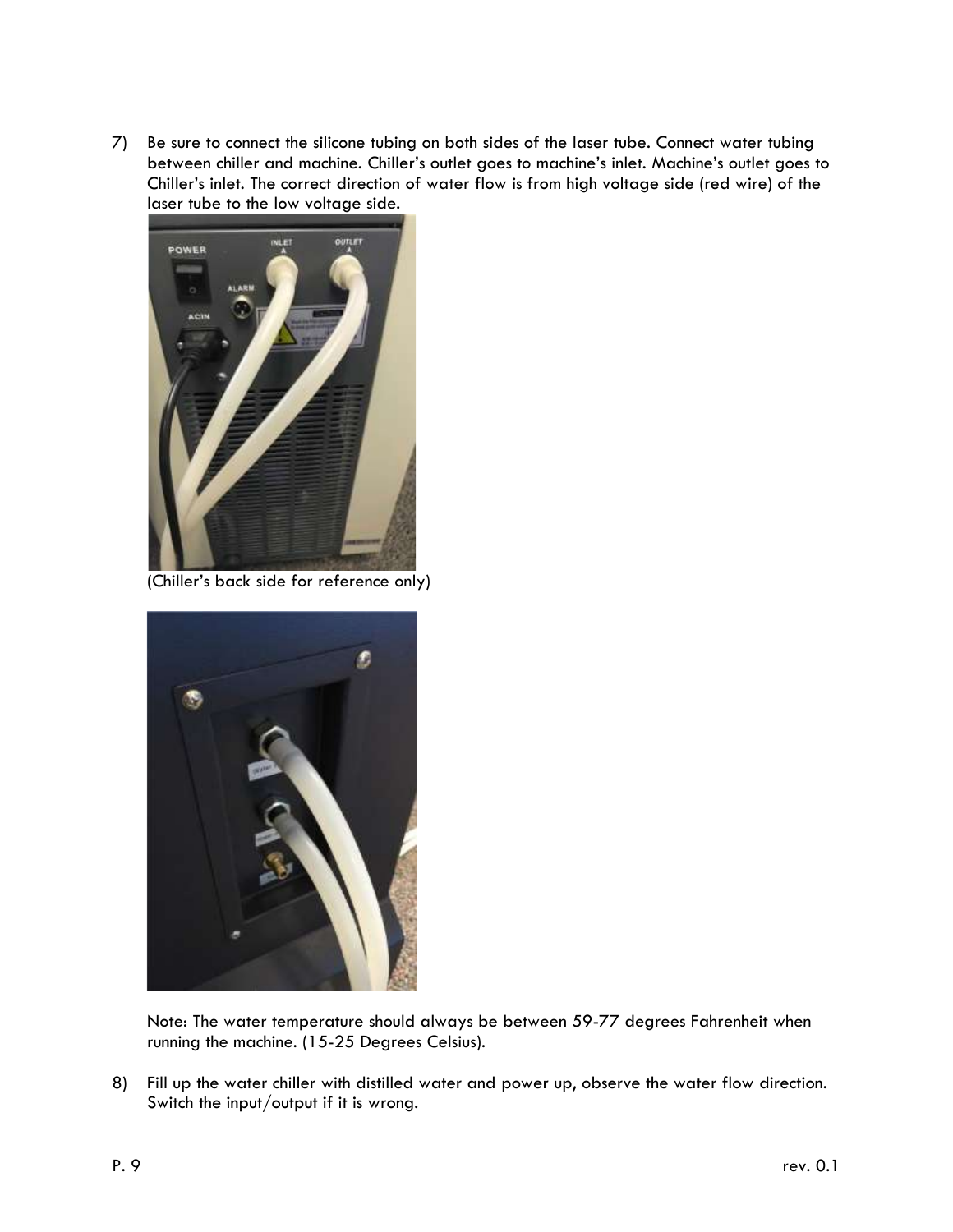9) Check air bubble trapped in the laser tube. **Squeeze the water tubing or tilt the laser tube carefully to get rid of the big bubble.** Small bubbles are acceptable.



**IMPORTANT: the tube can overheat quickly if large bubbles are present when the laser is firing which can cause the tube to crack.**

10) Secure the laser tube on the laser tube mounts. Make sure its water outlet is in the proper direction so air bubble does not get trapped.

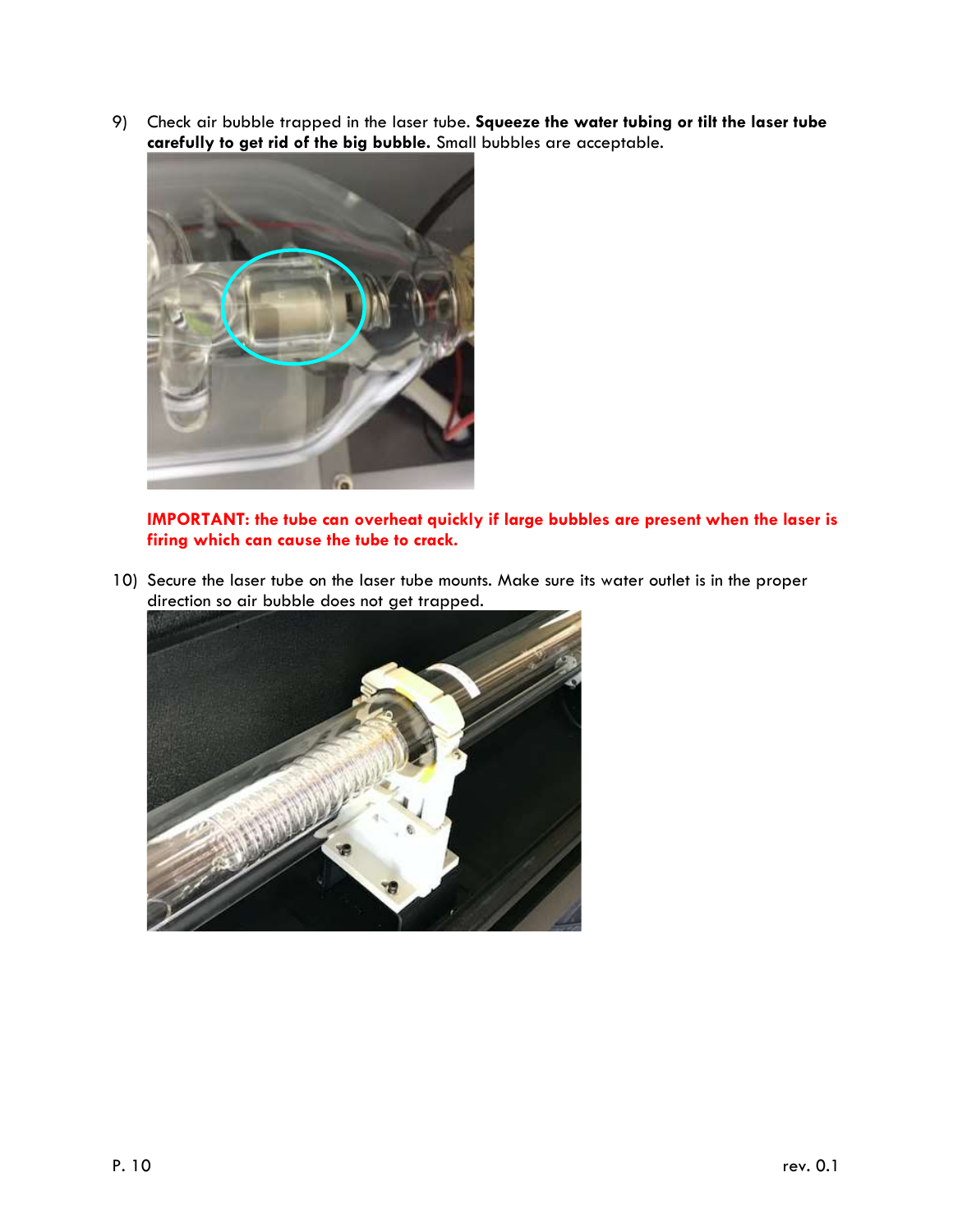

11) For screw type connection, clamp the wire under the screw. Put the rubber cap back on the tube on the high voltage side.





For wire type connection, make a secure twist. Then shield it with a piece of silicone tubing to prevent arcing. Make sure there is no moving parts around which could loosen the twist.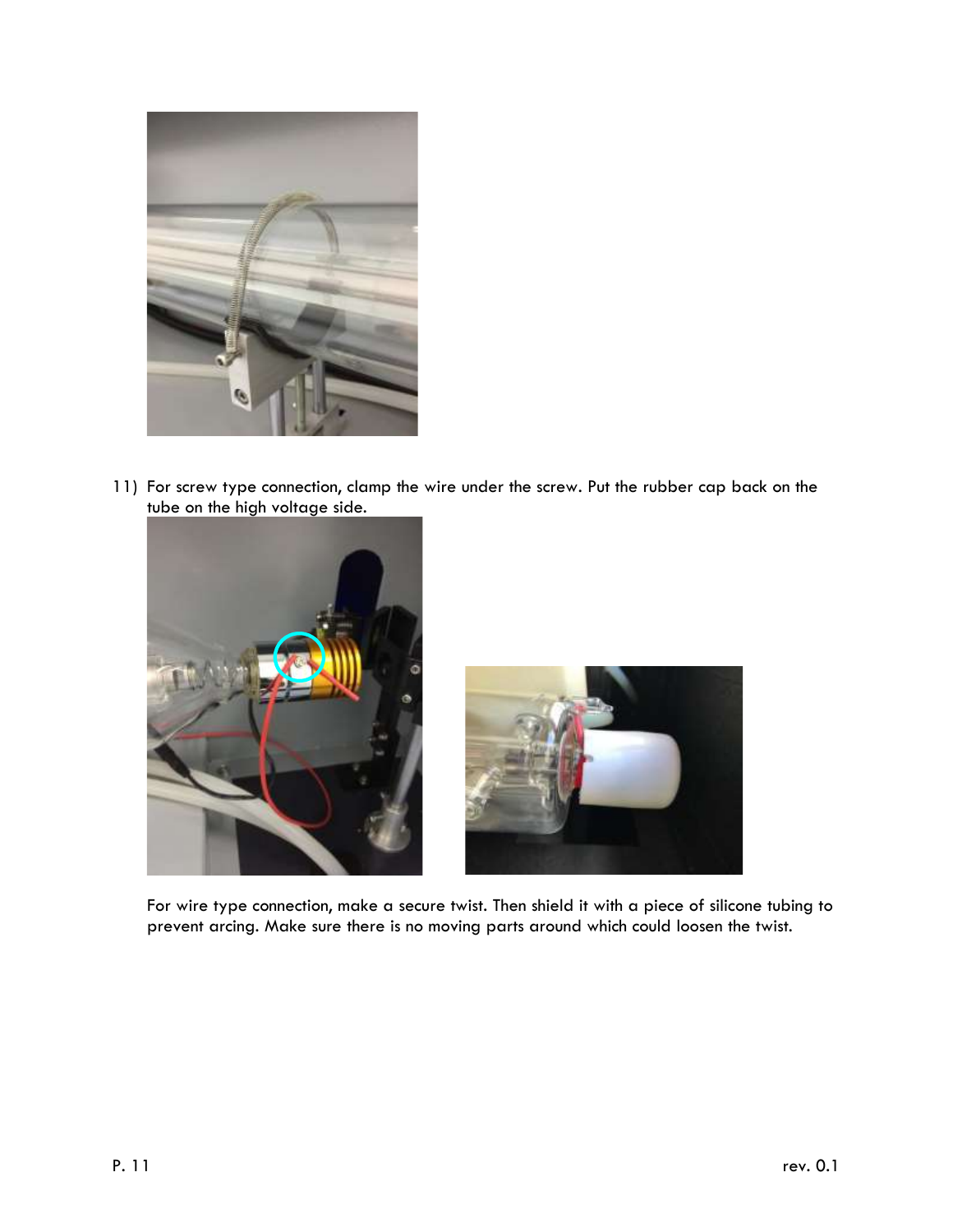

For pin type connection: Wrap the wire around the tube's metal pin. Fix the connection by proper soldering OR applying silicon glue. Make sure to shield it with a piece of silicone tubing to prevent arcing.



12) Hookup the power cord of the machine and power up the machine. Flip the main switch to ON position.



- 13) Release the emergency stop button.
- 14) Press the machine power button. The laser power button can be pressed later, when it is time to fire up the laser.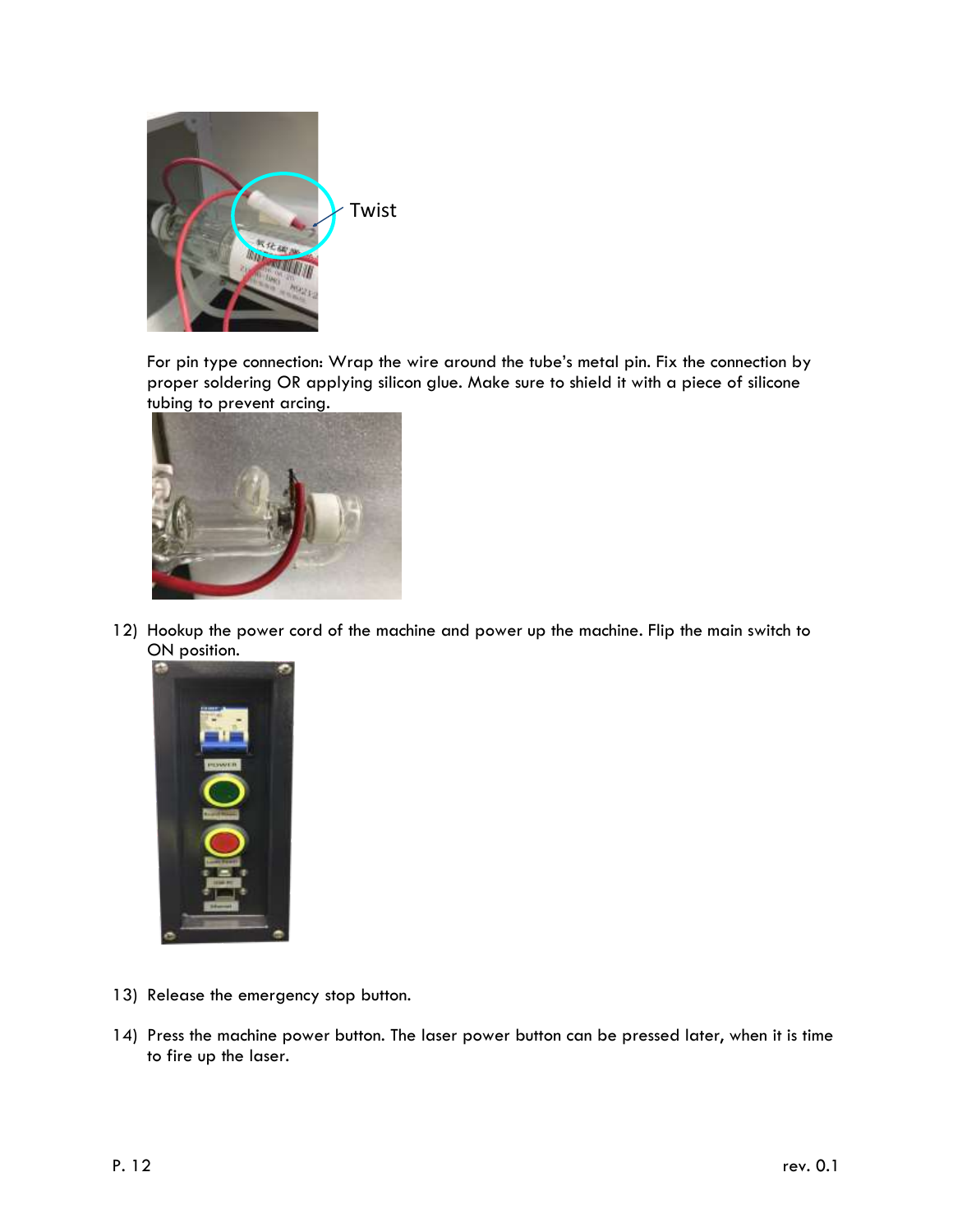## <span id="page-12-0"></span>Installing Other Accessories

#### **Exhaust Fan Installation**

Some materials such as leather or wood generate larger amounts of smoke than other materials. An exhaust is necessary to remove harmful fumes and smoke. The exhaust must be ducted to the outside and away from any area where animals or humans congregate.

Connect the air exhaust hose by using the hose ring clamps provided, connecting the exhaust hose is done in the rear or underneath (varies based on machine). See picture below.



Turn the exhaust fan on when doing any cutting and engraving to remove the smoke and fumes.

You may cover up unused work bed's area so the suction can be concentrated.

Note: Avoid excessive length, kinks and turns when installing the exhaust duct/hose.

#### Air Assist

Connect the air pump to the laser machine air input. Turn on the air before doing any cutting or engraving to prevent any clouding on the lens and to prevent the material from burning.

Some CO2 cutter models come with high pressure tubing to enable easy upgrades for larger air compressor. An air pressure regulator is used along with an air compressor to adjust the air flow from your compressor to your laser machine.

Pull up the knob then rotate clockwise to increase the pressure.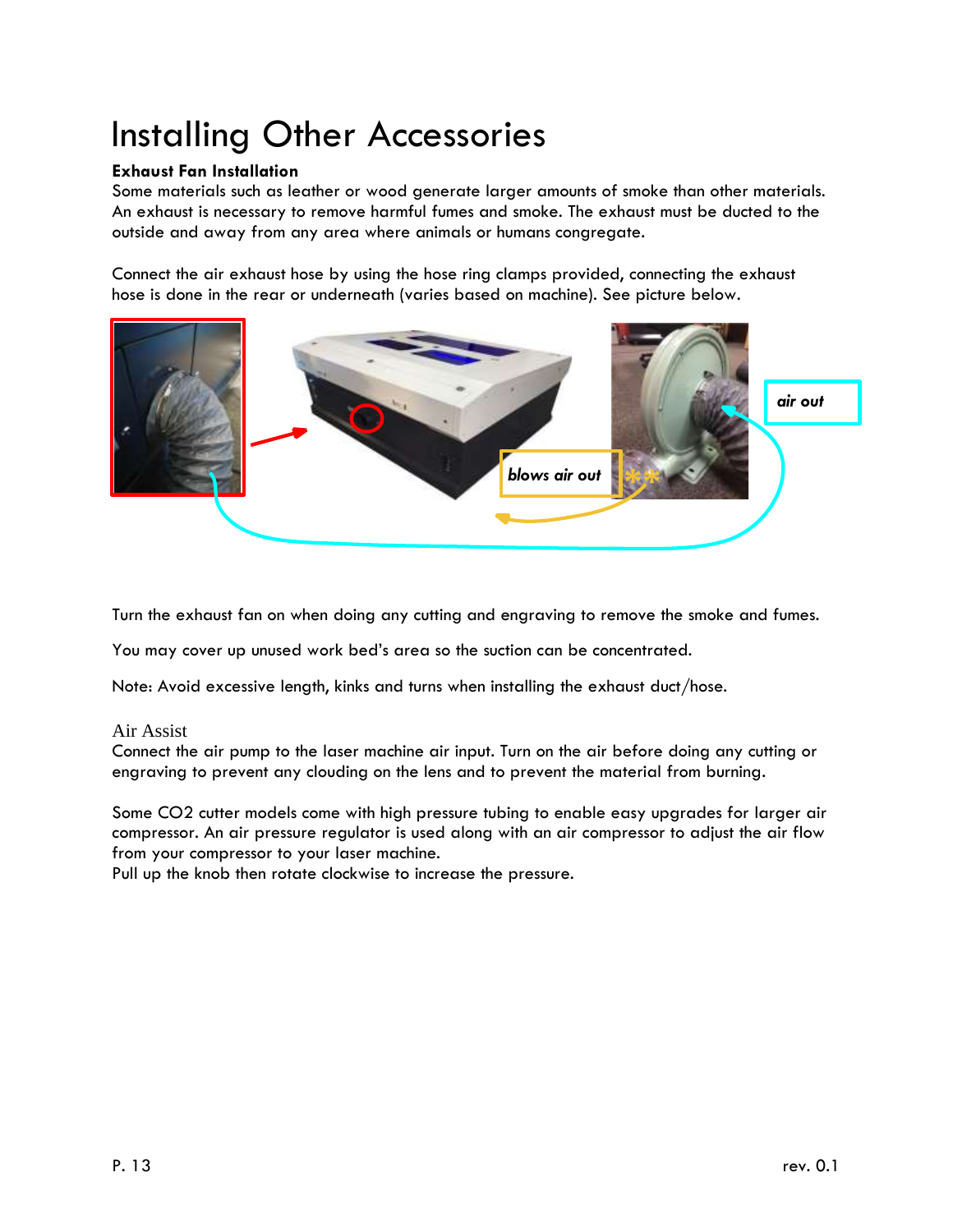

#### **Air Pump / Air Compressor**

The Air Compressor (sold separately) are used to blow air through the laser head. This will blow away debris and smoke from the laser beam while allowing for a cleaner cut and protecting the lens.

The air compressor on/off switch should be close by and preferably on the same circuit as the water chiller and exhaust fan to ensure it is in operation while running the laser machine. New models come with an AC outlet(output the same voltage of the machine AC input) for air pump. When air assist is on, it will turn on the air pump at the same time.

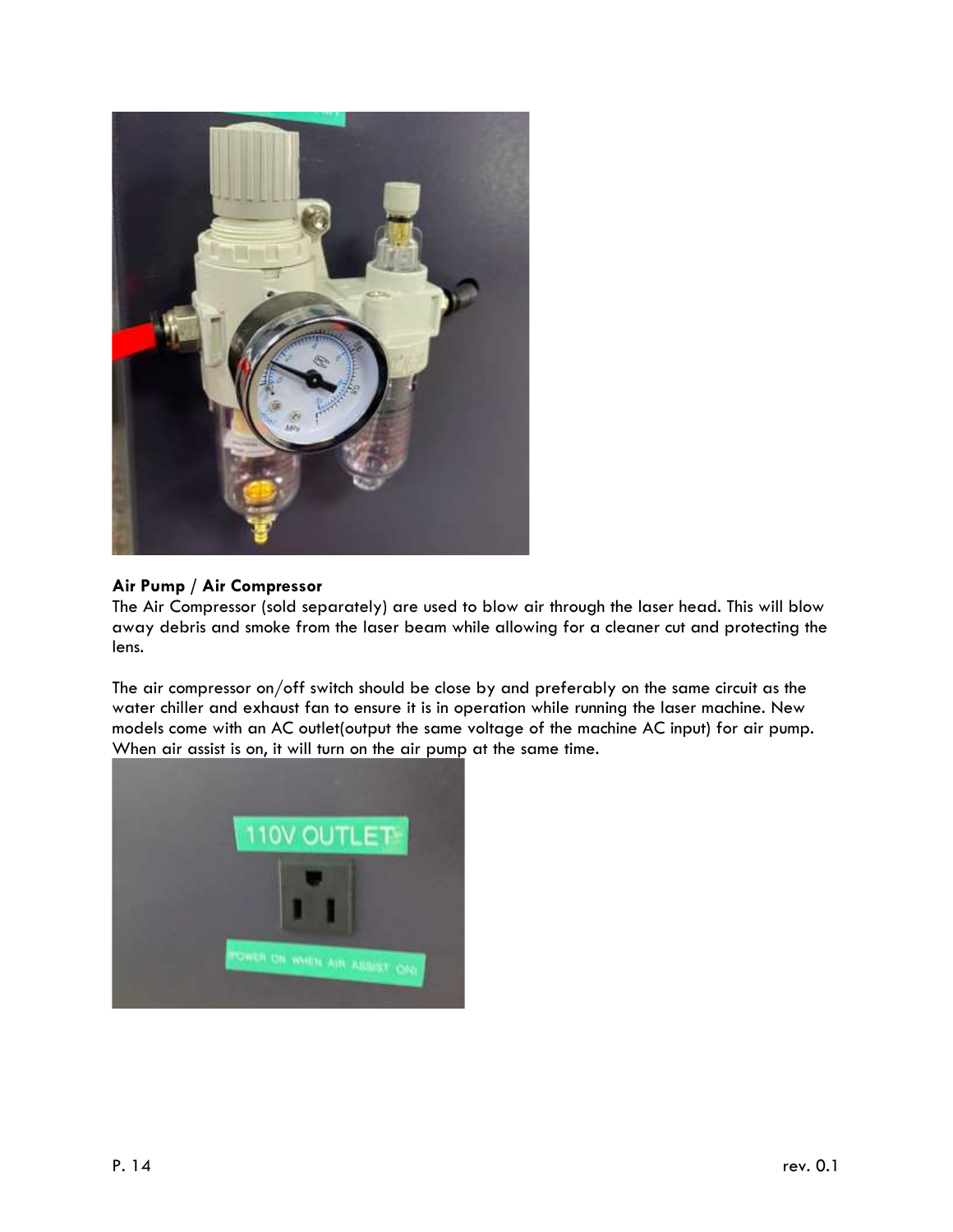### <span id="page-14-0"></span>Connecting Laser Machine to Computer

The laser machine controller works with these software

- a) LaserCAD for Trocen, RDWorks for Ruida (for Windows only)
- b) LightBurn (for Mac and Windows)

#### **Set up with RDworks**

- 1) Download and install the software RDWorks from http://www.rd-acs.com/
- 2) Connect the USB cable.
- 3) Click on "Setting" in Device. It should show the device is connected.



#### **Set up with LightBurn**

The following uses Ruida as an example

- 1) Download and install the software LightBurn from https://lightburnsoftware.com/
- 2) Connect the USB cable.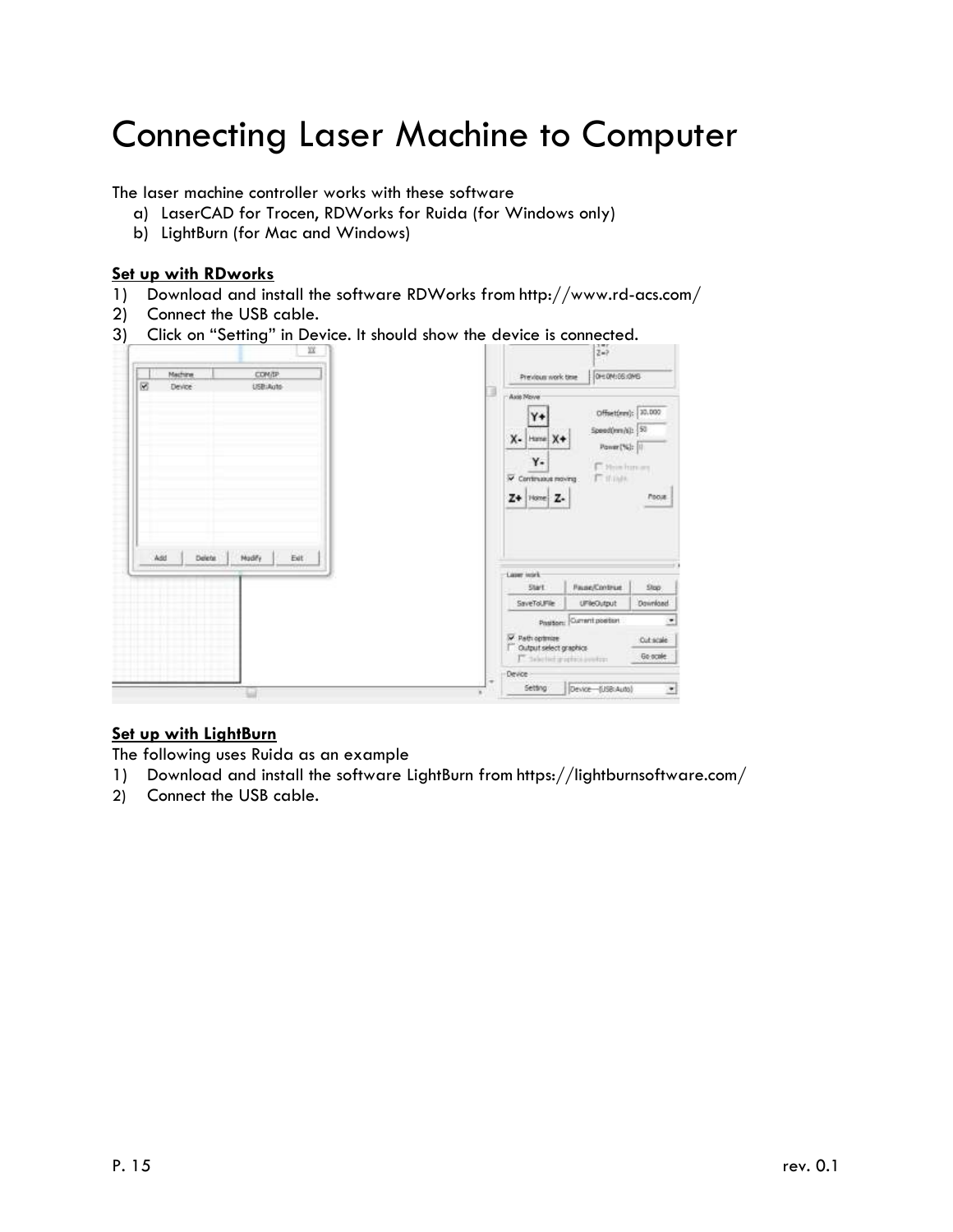3) Follow the instruction from the screen, and it will guide you connecting the computer to the laser machine.<br>Nour Device List



| Device Discovery Wizard                                | $\mathbf{I}$           |
|--------------------------------------------------------|------------------------|
| Device info<br>Ruida 644XG (1300mm x 2500mm) at cu.usb | Type<br>(DSP)          |
|                                                        |                        |
|                                                        |                        |
| Go Back                                                | <b>Add Device</b><br>n |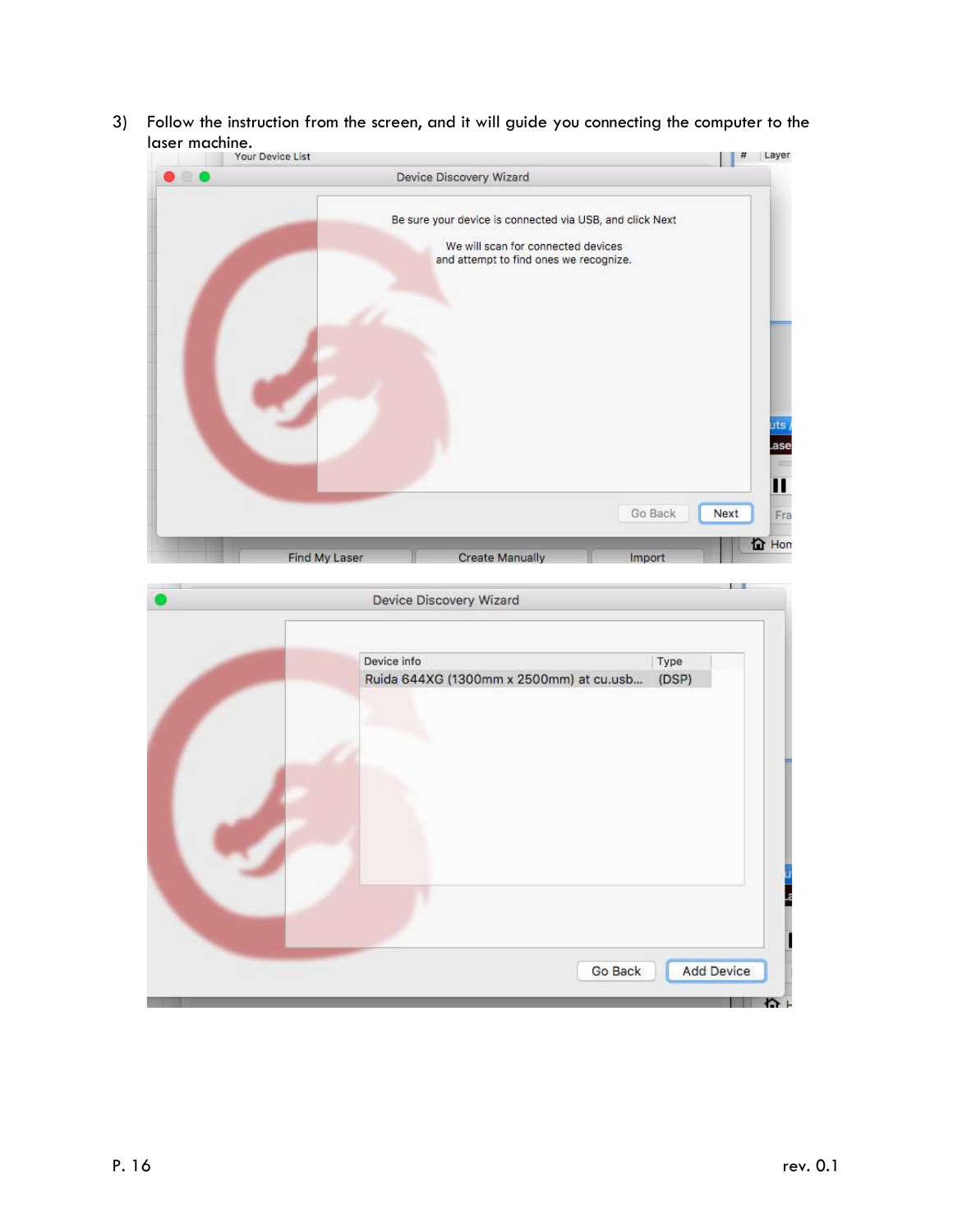

If machine origin is not set correctly, the job file sent to the controller could be mirrored.

| $\circ$             | Devices                                    |        |              |                      |
|---------------------|--------------------------------------------|--------|--------------|----------------------|
| Your Device List    |                                            |        |              | #                    |
| $\bullet$ $\bullet$ | New Device Wizard                          |        |              |                      |
|                     | That's it - you're done. Here's a summary: |        |              |                      |
| Ruida               | Serial/USB                                 |        |              |                      |
| Ruida 644XG         |                                            |        |              |                      |
|                     | 1300mm x 2500mm, origin at front left      |        |              |                      |
|                     |                                            |        |              |                      |
|                     |                                            |        |              |                      |
|                     |                                            |        |              |                      |
|                     |                                            |        |              |                      |
|                     | Click "Finish" to add the new device.      |        |              |                      |
|                     |                                            |        |              | <b>Ready</b>         |
|                     |                                            |        |              |                      |
|                     |                                            |        |              |                      |
|                     |                                            |        |              |                      |
|                     |                                            |        |              |                      |
|                     |                                            | < Back | Finish       |                      |
| Make Default        | Edit                                       | Remove | Export       |                      |
|                     |                                            |        |              | <b>DC</b>            |
|                     |                                            |        | Cancel<br>OK | <b>IDU</b><br>$\Box$ |

NOTE: Please refer LightBurn instruction manual and tutorials in their site for configuration and usage. Some controllers need to be set to USB instead of Serial/USB.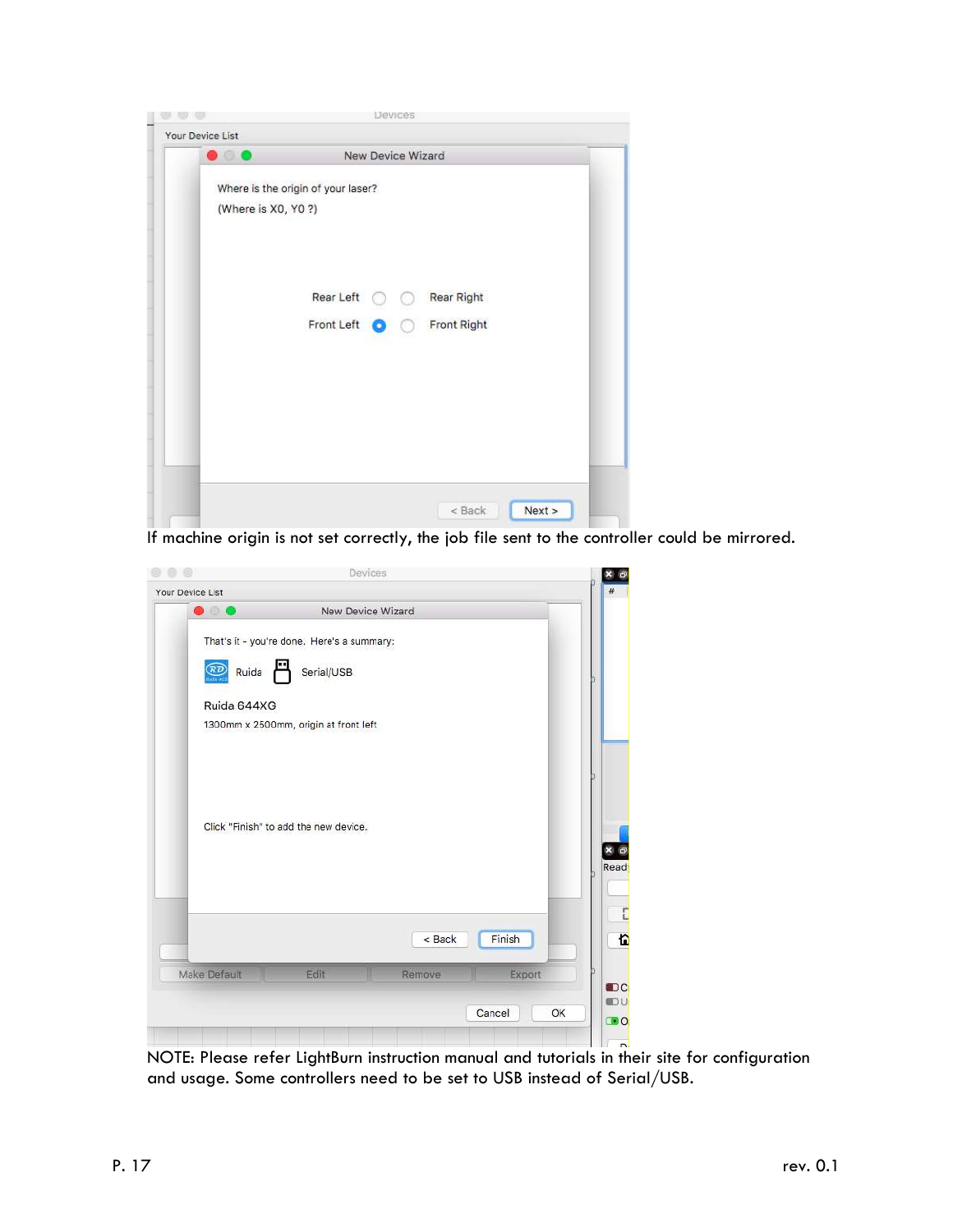If you are using LAN connection, input the same IP address set on the laser controller.

NOTE: Please make sure LAN cable is connected between computer and laser machine.

- 4) Press Menu on the controller panel
- 5) Select "System config"
- 6) Select "Read"
- 7) IP address should be shown e.g.169.254.164.041 (depends your network)

| 8)<br>i40 | Click "Devices"<br>יוועו ועי טוי<br><b>TIOTHC</b><br>ш        | Job Origin                   |  |
|-----------|---------------------------------------------------------------|------------------------------|--|
|           | <b>DCut Selected Graphics</b><br><b>DUse Selection Origin</b> | -+- Show Last Position       |  |
|           | Optimize Cut Path                                             | <b>Optimization Settings</b> |  |
|           | (Auto)<br><b>Devices</b>                                      | Ruida 644XG<br>٥             |  |
| Ō         | Laser                                                         | Library                      |  |

- 9) Click "Create Manually"
- 10) Select "Ruida" in New Device Wizard", click "Next"
- 11) Choose "Ethernet/UDP"
- 12) Input the IP address you have seen in the DSP control panel e.g.169.254.169.041
- 13) Input the Name you would like to call it
- 14) Input the dimensions of the work area e.g. 1300mm for the width, 2500mm for the height
- 15) Select the origin, then click "Next"
- 16) It will show the setting, then click "Finish"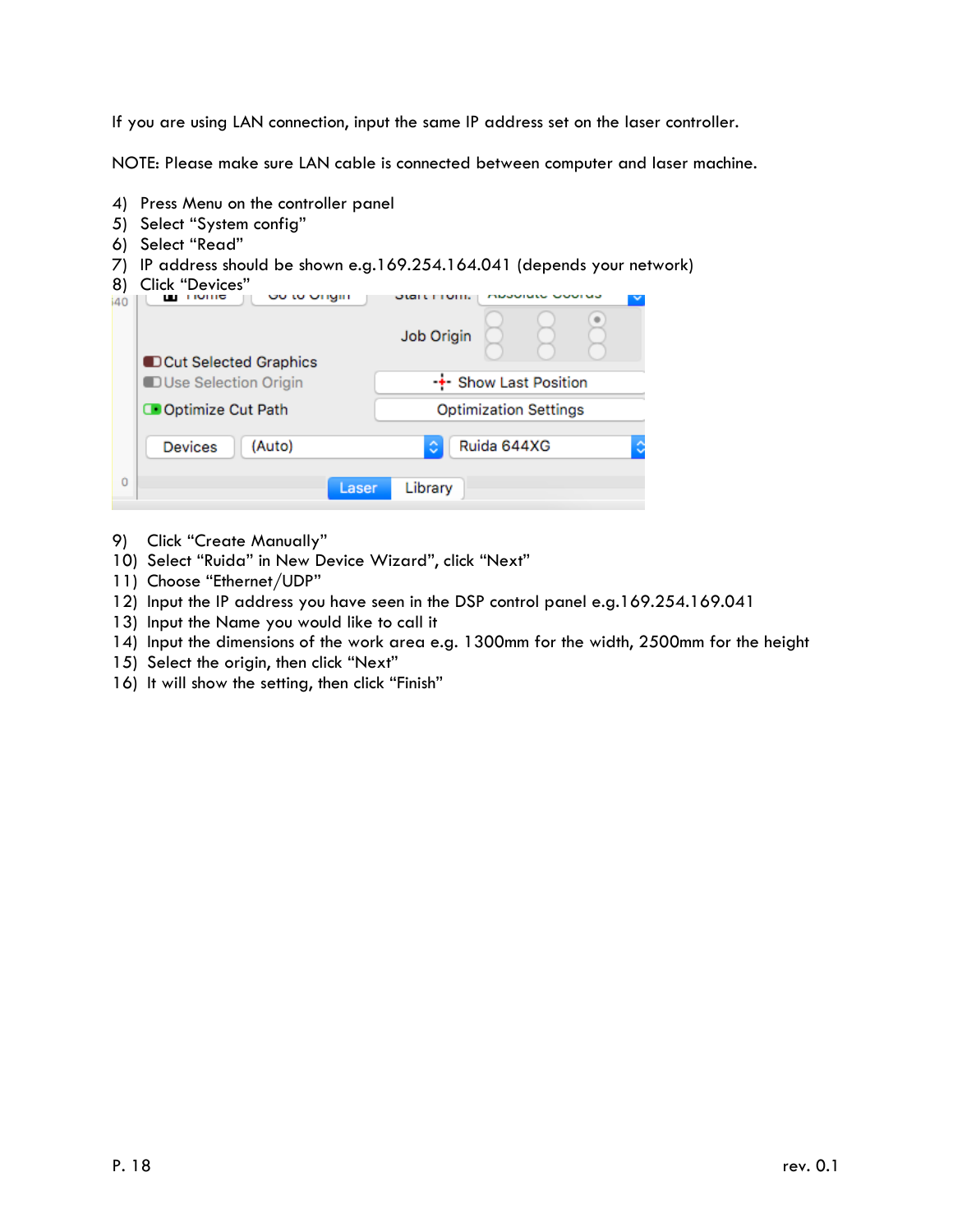### <span id="page-18-0"></span>Sending Files to Laser Machine

Once you have established the connection between the computer and the laser machine, job files can be transferred.

To do this, click on the "Send" button(LightBurn) OR "Download" button (RDWorks) located on the right side of the laser software.

Alternatively, save the file as UFile and put in a USB stick. Then download the file from the USB stick on the laser control panel.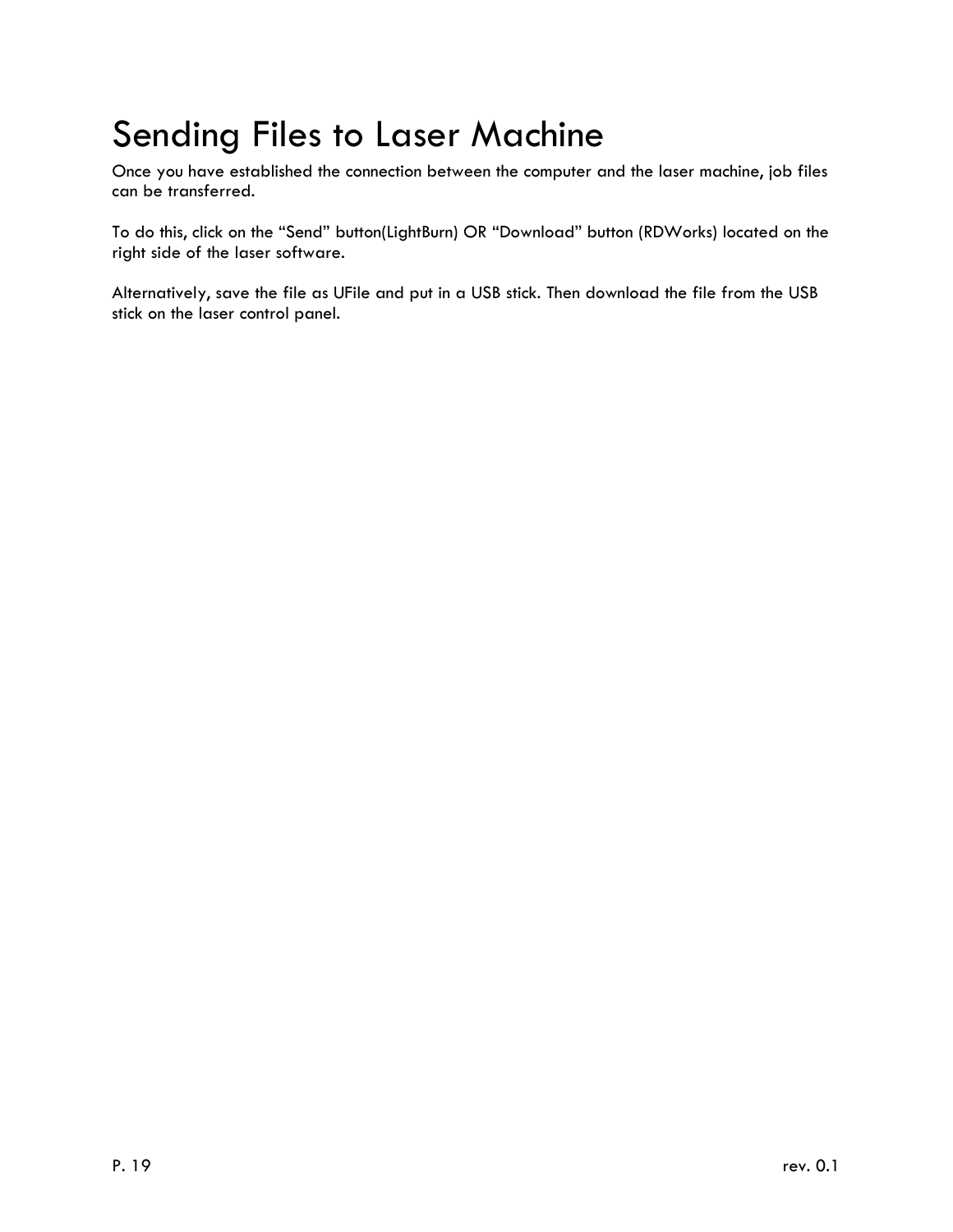# <span id="page-19-0"></span>Control Panel Keypad

**Note: Since the laser cutter can be connected to different controllers (e.g. Ruida RDC644XG), please always refer to the controller manuals for details.**

#### **Functions of typical keypad:**

Reset: Reset the whole system;

Origin: Set the relative origin;

Laser: Fire the Laser temporary;

Frame: To track by the current file's frame;

File: The management of the memory and U disc files;

Speed: Set the speed of the current running layer, or set the direction keys' move speed;

Max. Power: Set the laser power of the current running layer, or set the "Laser" Key power.

Min. Power: Set the min laser power of the current running layer;

Start/Pause: To start or pause the work;

Left and right arrow: To move the X axis or the left/right cursor;

Up and down arrow: To move the Y axis or the up/down cursor;

 $Z/U$ : The  $Z/U$  key can be pressed when the system is idle or the work is finished. On pressing this key, it will show some entries in the interface, each entry includes some functions, Z axis move, U axis move, each axis to go home

Esc: To stop work, or to exit menu;

Enter: Validate the change;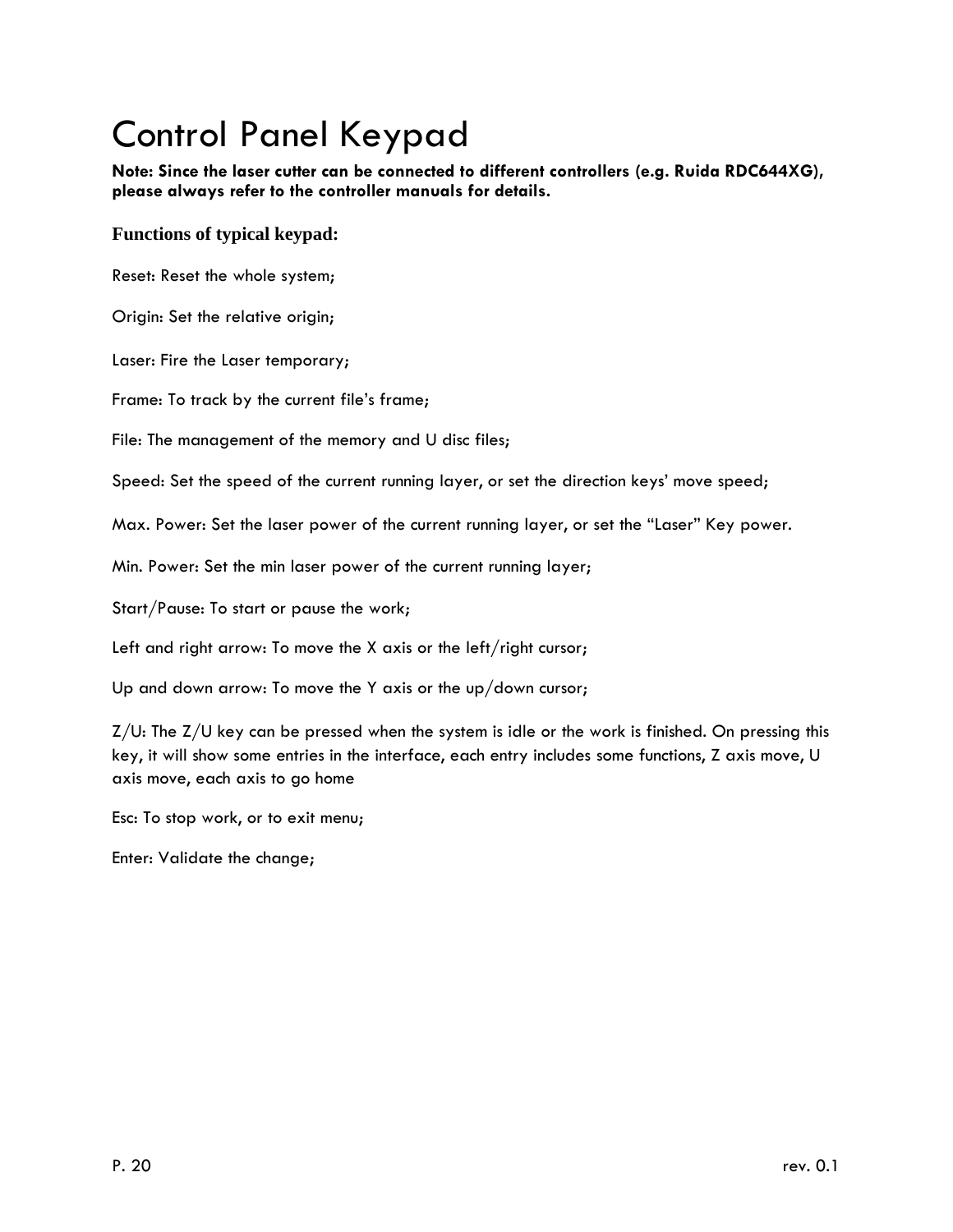## <span id="page-20-0"></span>Laser Current Control

It is important that the laser tube does not run with over current as it could damage the laser tube. Normally, we will limit the maximum current output by using software or laser power supply's potentiometer before it is shipped.

On the new model, there is a Manual/Auto switch. User may switch on the Manual/Auto switch, so that the current can be adjusted manually by turning the knob to increase or decrease the laser power. When it is in Auto mode, the power will solely follow the output set by the DSP controller.



Running the laser tube at low mA can make it last longer. Do not exceed max mA: 35~45W: 16mA 50W: 18mA 60W: 20mA 80W: 26mA 100~130W: 28mA 150W: 30mA

### <span id="page-20-1"></span>Z-table Control

If the machine is equipped with a powered z-table, it is recommended to disable the auto z homing for safety. During manual z homing, please make sure the laser head or gantry will not hit anything when the z table moves up.

Before z axis is homed, the z table cannot be moved upwards beyond the initial position. You may press stop during the z homing. Be careful when lowering z table if it is not homed, as it may go beyond the bottom limit.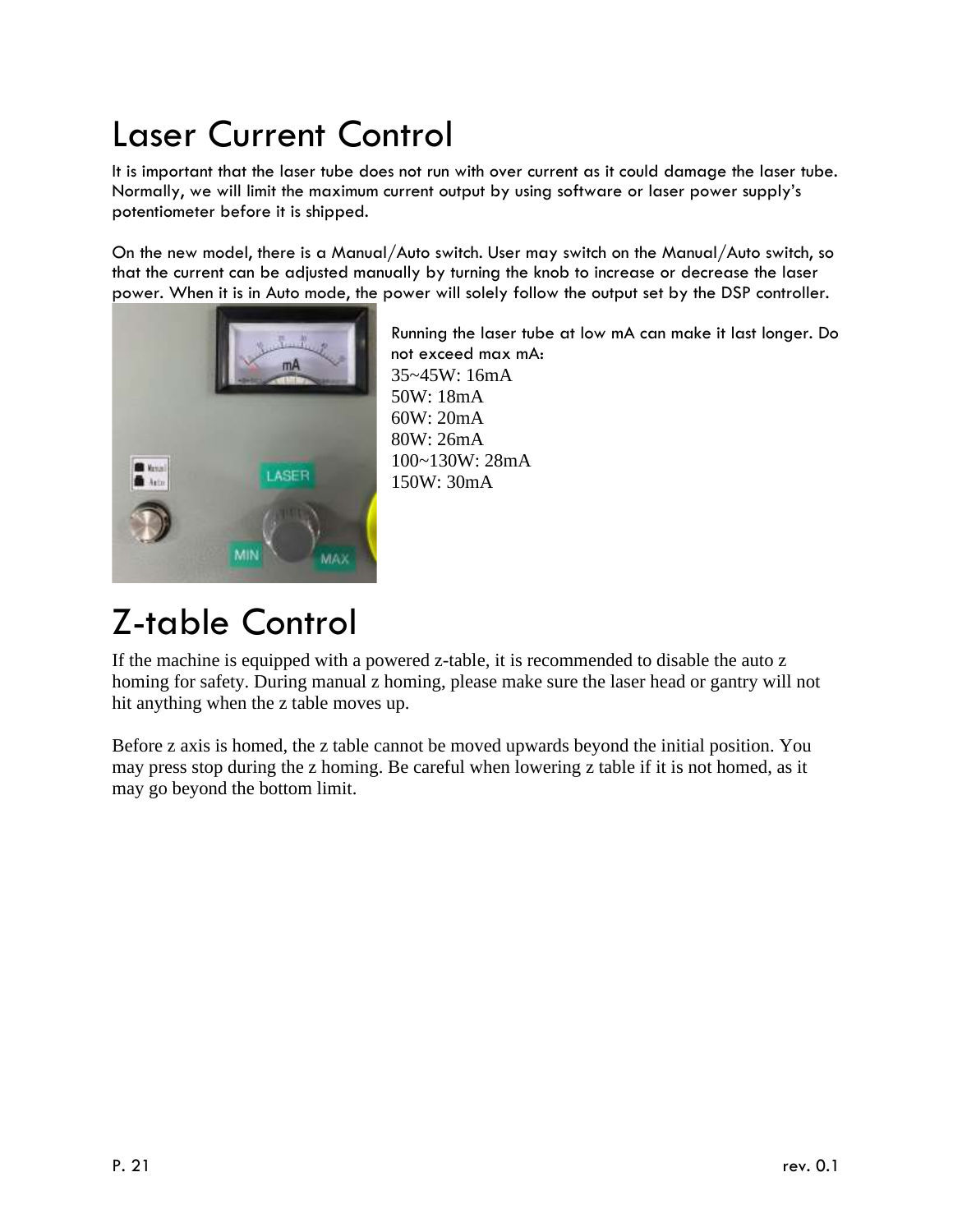### <span id="page-21-0"></span>Focusing the Lens

The lens should be adjusted and focused according to the thickness and type of material.

To adjust the focus, adjust the height of the cutting head to accommodate the thickness of the material.

Burn some dots on a piece of material, and try to find the smallest burn on the material by adjusting the height of the cutting head. When it is focused, the burn's diameter on the top surface of the material will be smallest.

#### OR

You may do a ramp test. Put a piece of wood at an angle like a ramp. Laser cut a line across it. Move the laser head over the narrowest section of burn mark. The gap is the focus height.



Note: Make sure optics are clean afterwards.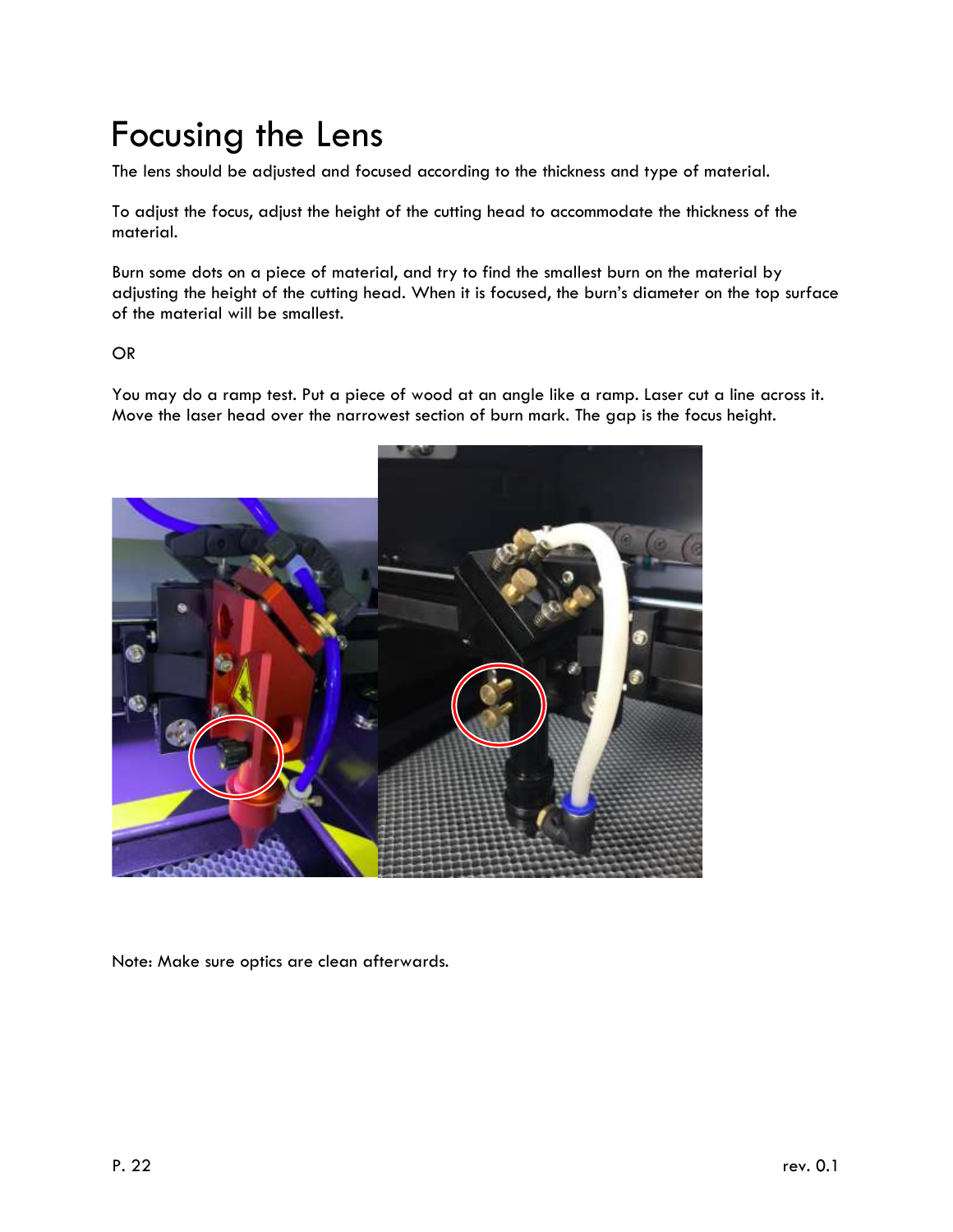### <span id="page-22-0"></span>Engraving Adjustment:

The timing between laser firing and motors movement can be finetuned. Draw a 20mm by 5mm rectangle, and set the scan gap to be 1mm. Enable the offset adjustment, then send the job to the laser machine. It will mark five lines on the material. Keep adjusting the "offset" value until the lines line up. It needs one value for each speed the machine engraves at.

| Add    |
|--------|
| Delete |
|        |

### <span id="page-22-1"></span>Rotary Usage:

If the machine is rotary ready, you can enable the rotary on the machine controller. If you are using a chuck type rotary, whenever you clamp a different diameter object, you need to change the diameter setting, then reset the machine. There is no homing limit switch for the rotary, so you may press stop when u-axis is homing. If a new rotary needs to be installed, put an object on the rotary, draw a vertical line with the length equal to the object's circumference. Send the job to the laser and press framing. Under controller setting, keep adjusting the rotary pulse number until the object rotates 360 degrees. Reset each time the pulse number is changed.

### <span id="page-22-2"></span>**Maintenance**

#### **Cooling:**

Automotive antifreeze should not be used as a laser coolant. Distilled water shall be used. The coolant should always be clean and clear.

#### **Focal lens:**

This is the lens that is used to focus the laser beam. This lens should be cleaned before it gets dirty. The laser beam alignment should be checked after cleaning is completed. If there is any incident of fire or large issue of smoke/fumes, it is advised to check the lens. Use denatured alcohol and/or acetone as the cleaning solvent. Use a lens tissue or cotton tipped swabs.

The focal lens should be replaced if it is cracked, the coating is scratched/pitted, the core material is darkened, the coating is delaminating, or any other significant damage is found.